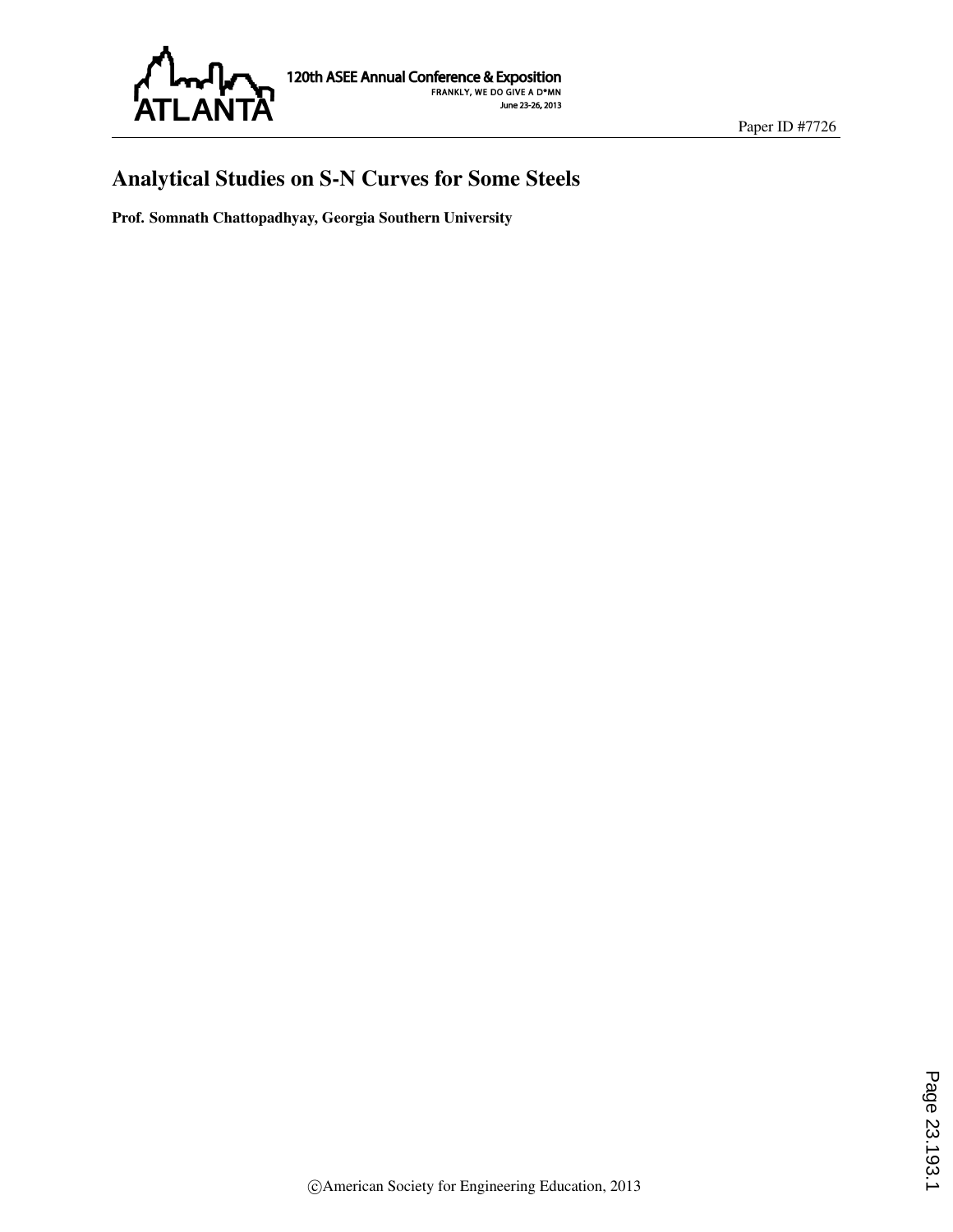# **Analytical Studies on S-N Curves for Some Steels**

### **ABSTRACT**

Experimental data are often employed to obtain stress amplitude versus number of cycles to failure characteristics of materials (S-N Curve). This activity as a laboratory component of a junior level materials science course explores a novel way to understand the fatigue failure process. The students study fatigue failure in terms of crack nucleation where a small crack grows from a zero length to a threshold crack size that depends on the applied stress level and the threshold fracture toughness (a concept that the students learn in the course). A characteristic size or a distance parameter is used in the formulation which is dependent on the endurance or the fatigue limit of the material as well as the threshold fracture toughness. The student start with a given stress range and calculate the crack nucleation life (in cycles) to find the number of cycles to failure. The input material properties needed for the exercise are the endurance limit and the threshold fracture toughness.

### **INTRODUCTION**

As a part of the material science as well as the mechanical design areas within the mechanical engineering program, students are made aware that of the fact that for machine components such as rotating shafts, gears, crankshafts containing no preexisting cracks, the majority of life is spent in initiating or starting fatigue cracks. The fatigue process in this case is therefore described as initiation controlled.

A rotating beam fatigue test is traditionally performed as a laboratory experiment in the junior level materials course. The rotating beam fatigue test provides the experimental determination of the S-N curve. The S-N curve graphically shows the stress amplitude (S) as a function of the number of cycles to failure (N). This test also helps the students to understand the concept of endurance limit (or fatigue limit), as the stress level below which no fatigue failure takes place. This concept finds use in the course dealing with the design of machine components.

In the same materials science course, the students are exposed to the concept of stress intensity factor that measures the severity of an existing crack in a material in terms of its size, the applied stress and the overall geometry. Along with it they also learn the concept of fracture toughness that determines the ability of a material to resist fracture in the presence of a crack. Although the crack propagation tests are not generally performed at the junior level, the students nonetheless are familiarized with the model of crack growth per loading cycle as a function of stress intensity factor range (the so-called Paris Law), and use this to analytically estimate the number of load cycles required to grow an existing crack from an initial size to a final size. The students are made aware of the fact that Paris Law is applicable for stress intensity factor range higher than the threshold value  $\Delta K_{th}$ , a material parameter that is available in literature [1, 2]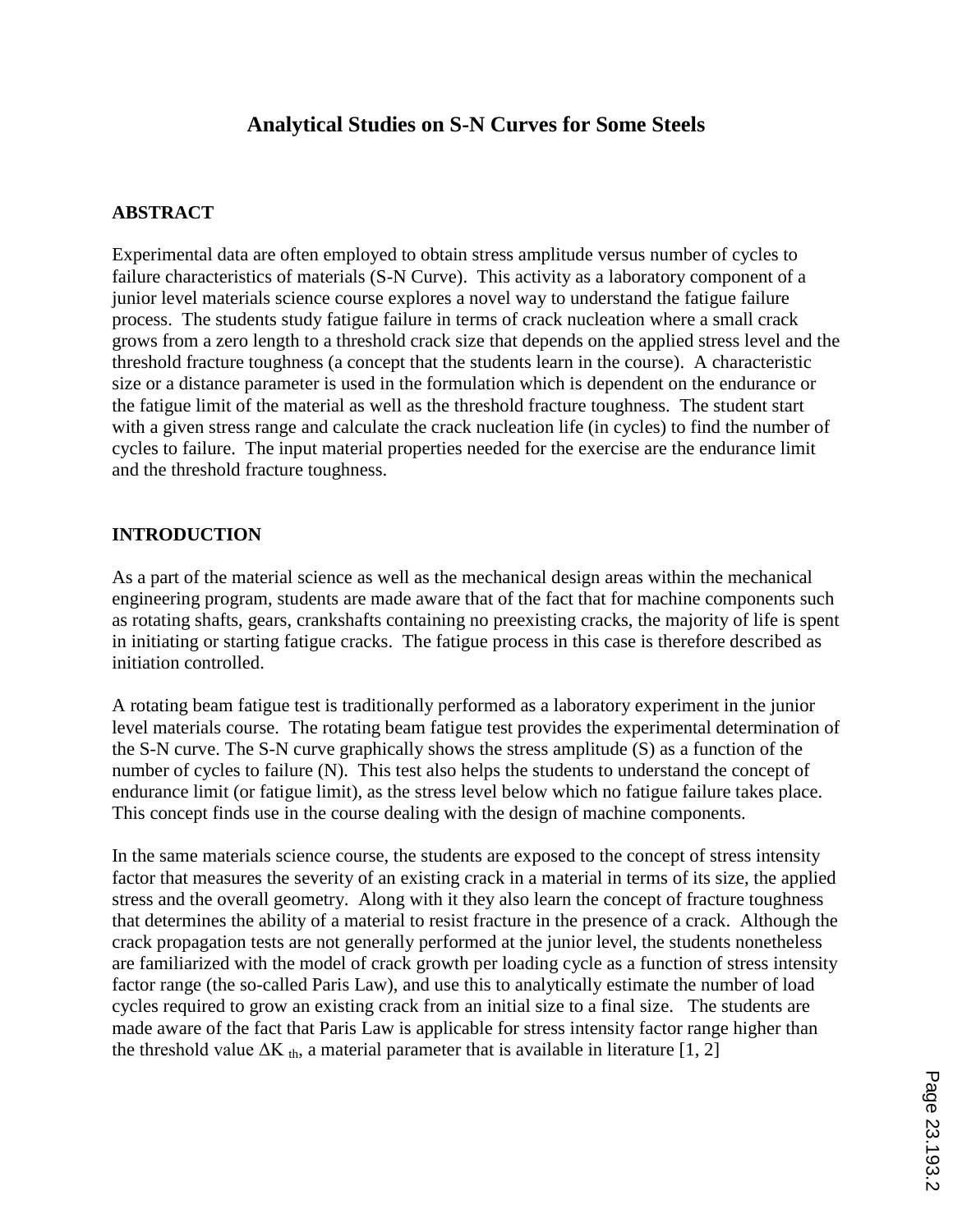As a complementary exercise to the rotating beam fatigue test, an analytical activity has been introduced as a lab project to obtain the S-N curves for typical steels. In this activity the students construct S-N curve analytically using the crack propagation approach. Here they make use of the phenomenon of nucleation of a small crack from the free surface as the basis for fatigue crack initiation.

The threshold crack size is dependent on the applied stress level, and a material parameter, namely the threshold fracture toughness. The formulation used in Reference [3] is used where an effective crack length is introduced to predict the propagation behavior of cracks. The effective crack length is equal to the crack length plus an amount "l<sub>0</sub>", a critical distance. This value "l<sub>0</sub>" was stated in Reference [3] as a characteristic of the material and the material condition accounting for the non-continuum behavior of very small cracks. The stress intensity range required to propagate a crack must remain finite rather than become infinitely large when the length of the short crack is extremely small. As such, the critical distance is an empirical parameter to be regarded as a material constant. The nucleation period is characterized by the growth of micro crack from a zero length to the size corresponding to the threshold stress intensity factor range.

The characteristic size is dependent on the threshold fracture toughness as well as the endurance limit or the fatigue limit of the material. For the nucleation of micro cracks the approach in Reference [4] is used that uses experimental data for medium carbon steels and assumes that the micro crack initiation occurs immediately in fatigue. Reference [4] obtains a best-fit equation to the micro structural short crack growth data for medium carbon steels in the form of a fatigue crack growth parameter *da/dN* proportional to the stress range raised an exponent times the difference of the grain diameter and the crack length. In this work, the grain diameter is interpreted as the distance parameter "*l0*" from Reference [3].

## **PROBLEM STATEMENT**

In this work, fatigue crack initiation has been studied using the concept of distance parameter. The endurance limit is characterized by the maximum value of the local stress range, which generally occurs on the surface.

It is not the entire stress field that is important, but only the stress field close to the crack tip. Traditionally, fatigue crack initiation has been treated by empirically determining the nominal stress amplitude that can be applied to a smooth specimen for an infinite number of cycles. This is the endurance stress range, *Δ*σ*<sup>e</sup>* (twice the endurance limit, *Se*). The application of fracture mechanics to fatigue has resulted in a definition of the threshold stress intensity factor range, *ΔKth*, below which no detectable crack propagation occurs for cracked members. Measurement of *ΔKth* establishes a range of crack sizes and stress amplitudes for which no further crack extension takes place.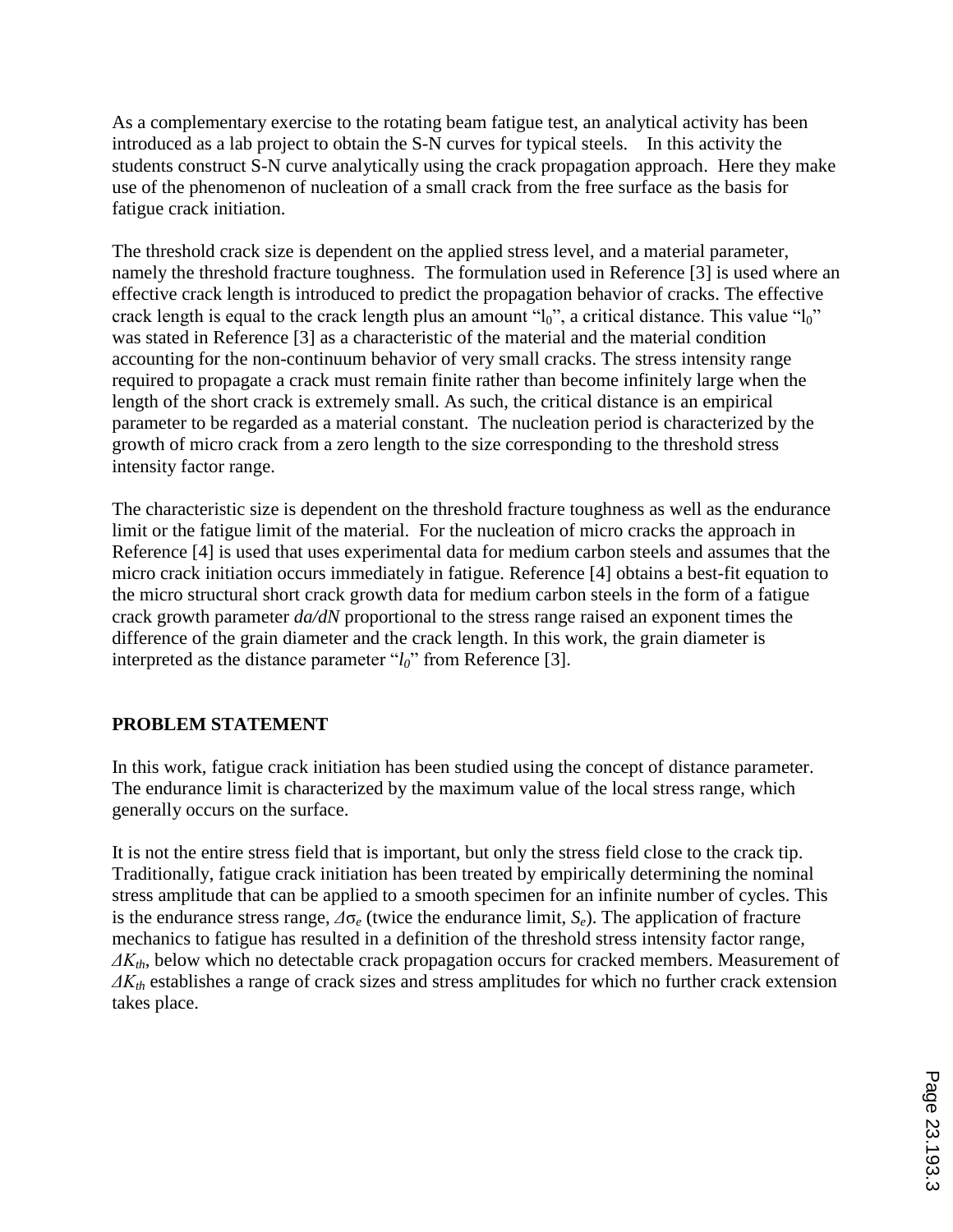#### **METHODOLOGY**

The distance parameter used in El Haddad's [1] work is denoted as *l<sup>0</sup>* and is given by:

$$
l_0 = \frac{1}{\pi} \left( \frac{\Delta K_{th}^l}{\Delta \sigma_e} \right)^2 \tag{1}
$$

And

$$
\Delta S = \Delta \sigma_e \sqrt{\frac{1}{1 + \frac{a}{l_o}}} \tag{2}
$$

The number of cycles to initiate a crack is determined by the small crack initiation stage followed by its growth to a long crack (from zero to initiation size,  $a_{th}$ ). The initiation size (denoted by *ath*) for a particular stress range is determined first, and is followed by the determination of the number of cycles (*Ni*) required to grow the crack from a zero length to this size. This size is determined as:

$$
a_{th} = \frac{1}{\pi} \left( \frac{\Delta K_{th}}{\Delta S} \right)^2 \tag{3}
$$

For initiation, the equation provided by Miller [2] is employed. This is valid for medium carbon steels and will be assumed to apply for the material considered in this analysis.

This equation takes the form:

$$
\frac{da}{dN} = 1.475x10^{-41}(\Delta S)^{11.49}(l_0 - a)
$$
 (4)

The above equation accounts for the early decrease in the surface crack propagation rate as a function of the applied stress range *ΔS* and the crack length *a*.

Integrating equation (4) from the crack lengths going from zero to *ath*, we obtain the number of cycles to initiate a crack, *N<sup>i</sup>* , as:

$$
N_{i} = \frac{1}{1.475x10^{-4}} \ln \left( \frac{l_{0}}{l_{0} - a_{th}} \right)
$$
 (5)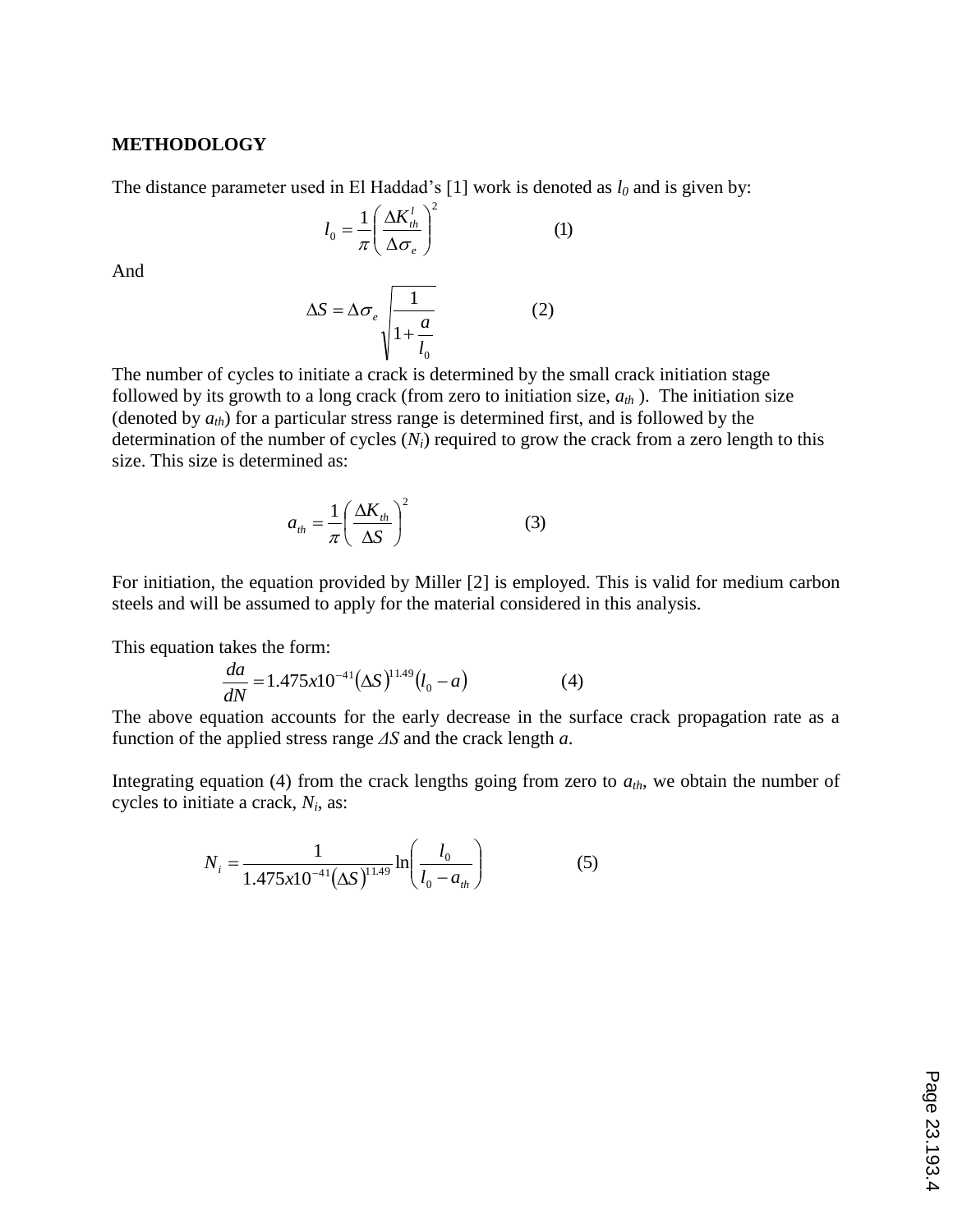### **FLOWCHART FOR THE ANALYTICAL APPROACH**



 **TABLE 1 Analysis Flow Chart**

## **RESULTS AND ANALYSIS**

For this assessment, the material A533B was selected for which the long crack threshold (*ΔKth<sup>l</sup>*) is 8 MPa √m. The material has an assumed endurance stress range (*Δ*σ*e*) of 1000 MPa (endurance limit of 500 MPa), the value the parameter "*l0*" from equation (1) is calculated to be 140 μm or 0.02 mm. With these values the limiting stress range for fatigue failure *(Eqn 5)* as a function of crack size (a) is obtained using equation (1).

For a number of stress ranges the number of cycles  $N_i$ , for initiating the crack from zero to  $a_{th}$ , is calculated and the S-N curve constructed as shown in Figure 1.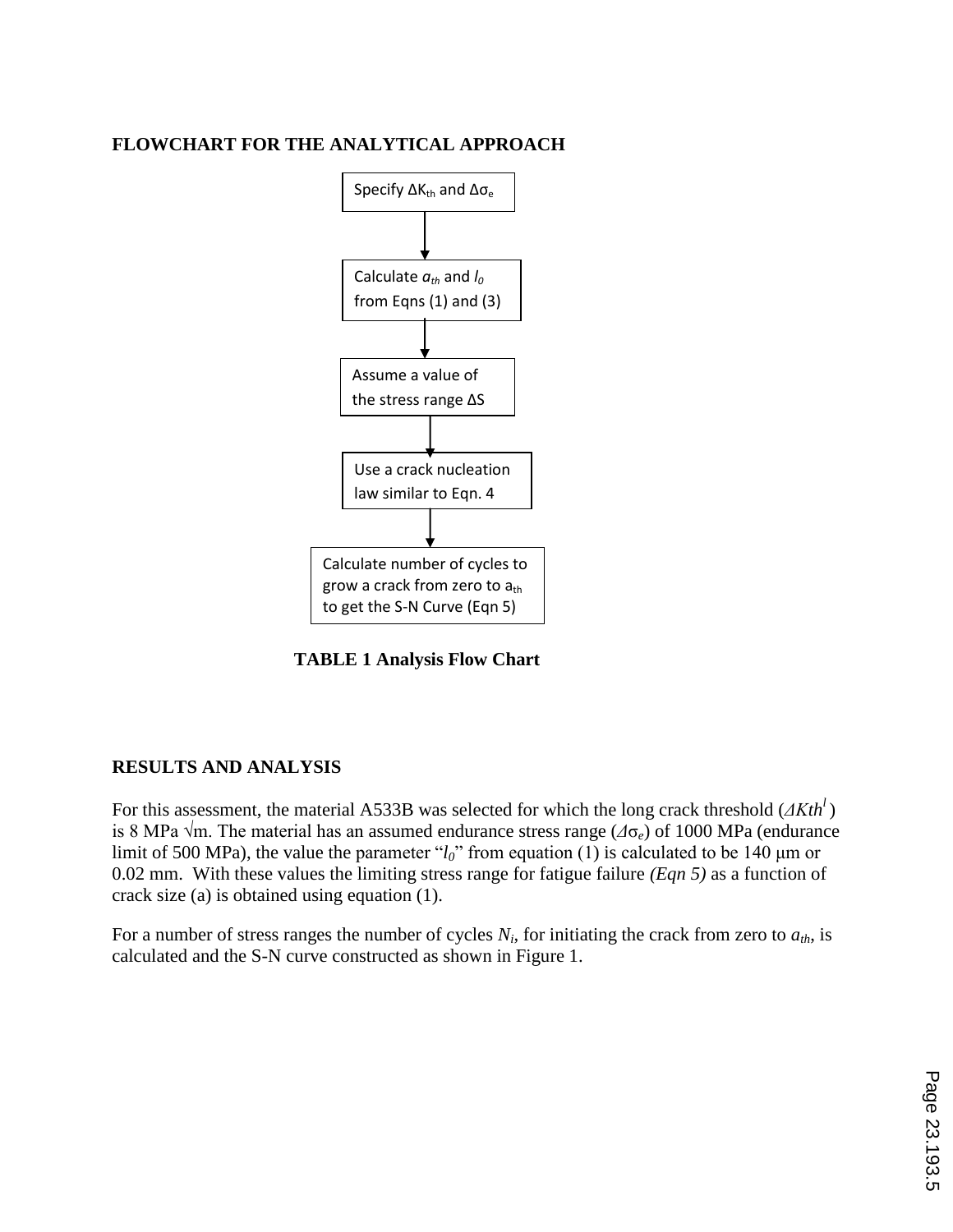

### **ASSESSMENT OF STUDENT LEARNING**

The students were asked to pick steels whose endurance limits (typically half the ultimate strength) and the threshold stress intensity ranges are known. For example, for a different steel (other than 533 B) such as A 517 the endurance stress range  $\Delta \sigma_e = 828$  MPa and the threshold stress intensity range is  $\Delta K_{th} = 8$  MPa  $\sqrt{m}$ . [1] Adopting a similar procedure (see Table 1) the S-N curve can be obtained and may be compared with the corresponding S-N curve in Reference [1] for the same material as shown in Figure 2.



**Figure 2 S-N Curve for A 517 Steel (Ref. [1])**

The students are assessed for the following concepts: